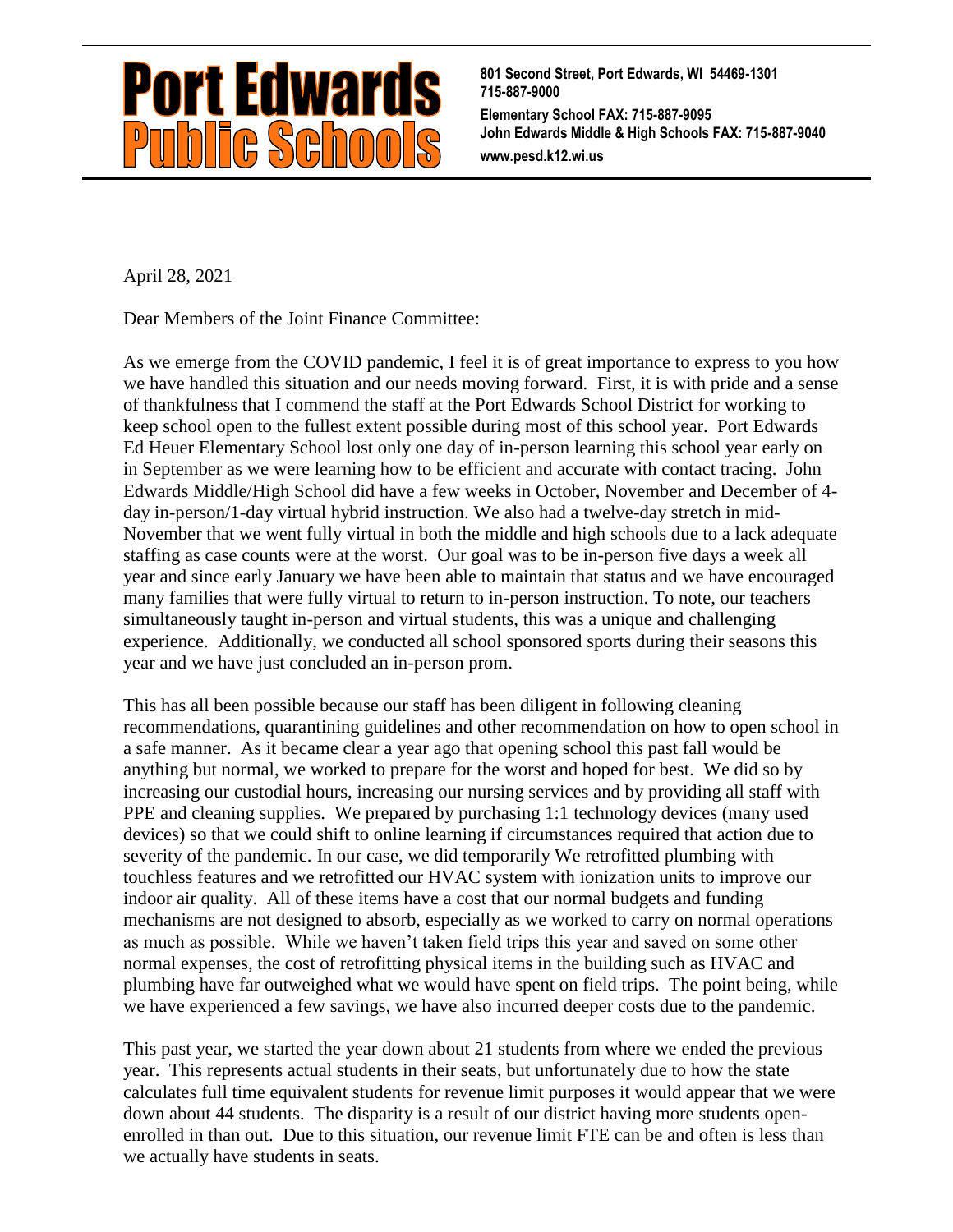Moving forward, I would advocate for the following actions regarding the upcoming biennium budget:

- 1. Pupil count mitigation is an extremely important consideration that I would encourage the state legislature to embrace during this first year of the biennium in order to offset the sharp pandemic related enrollment decline, not only in Port Edwards but across the state. For a school such as Port Edwards, due to our unique situation of having such a disparity of in and out open enrollment students this year, our decline appears much sharper than it actually was and unfortunately the resulting decline in revenue limit dollars over the course of the next three years will be devastating.
- 2. Continuing to increase the level of aid for districts associated with Special Education is of vital importance. This year, Port Edwards School District has budgeted a transfer of \$476,000 from our Fund 10 (General Fund) to our Fund 27 (Special Education). By continuing to increase the aid for special education, the legislature would create a situation in which all students can benefit. As with other districts, over the past several years we have struggled to find qualified Special Education teachers and staff. As a result, we then spend money to pay for the cost of "growing our own" and/or the cost of simply hiring and retaining a highly sought after teacher. These costs weigh on the District, especially when we are transferring money from Fund 10 to Fund 27 just to meet the mandated maintenance of effort required in Special Education.
- 3. Provide increases in general revenue of at least \$200 in each year of the biennium in order to account for the inflation that we are now experiencing as a result of the pandemic. As we work to maintain our facilities and to provide students updated technology and other items, it is evident that we are in the midst of supply shortages and inflationary pressures that will put a strain on the school's budget. For example, this year as we worked to prepare for the pandemic we ordered several dozen Chromebooks and waited and waited and waited. We ultimately resorted to purchasing refurbished and used models just so we would have some one hand. This is just one item. We recently did some simple repair work on a building structure in the district and needed a sheet of plywood. That sheet would have cost us about \$50 and only a year ago it would have been about \$12 for that sheet. Thankfully, we were able to find a sheet that was unused in our Technology Education classroom. But consider, that is a cost increase that not only will affect our ability to maintain our facilities, but will also affect our ability to supply students with materials in a class such as Woods Manufacturing.
- 4. Provide sustainable support to all Districts for increased Mental Health Services. Over the past few years, the legislature has provided grant money to support Mental Health Services, it is time to leave this competitive system behind because it is leaving students behind. Simply put, it is very difficult for small districts to compete for these grants, primarily because many small rural districts do not have need for full time services and as a result cannot recruit and retain people to provide the services that are needed. Providing each district with some level of funding would allow smaller districts to get creative and work with both public and private entities to help provide mental health services.
- 5. Work to expand the broadband access throughout the state and especially in hard to reach rural areas. Quite frankly, land line phone and cable systems are quickly becoming relics of the past. Providing support to communities to expand broadband access will ensure that all students have a level playing field in order to stay connected to the ever increasing use of technology in our society and schools. In the Port Edwards School District, this means expanding access in places such as the town of Cranmoor, town of Port Edwards and town of Seneca. Students who live in the village of Port Edwards have access to some of the fastest and highest quality broadband in the state,